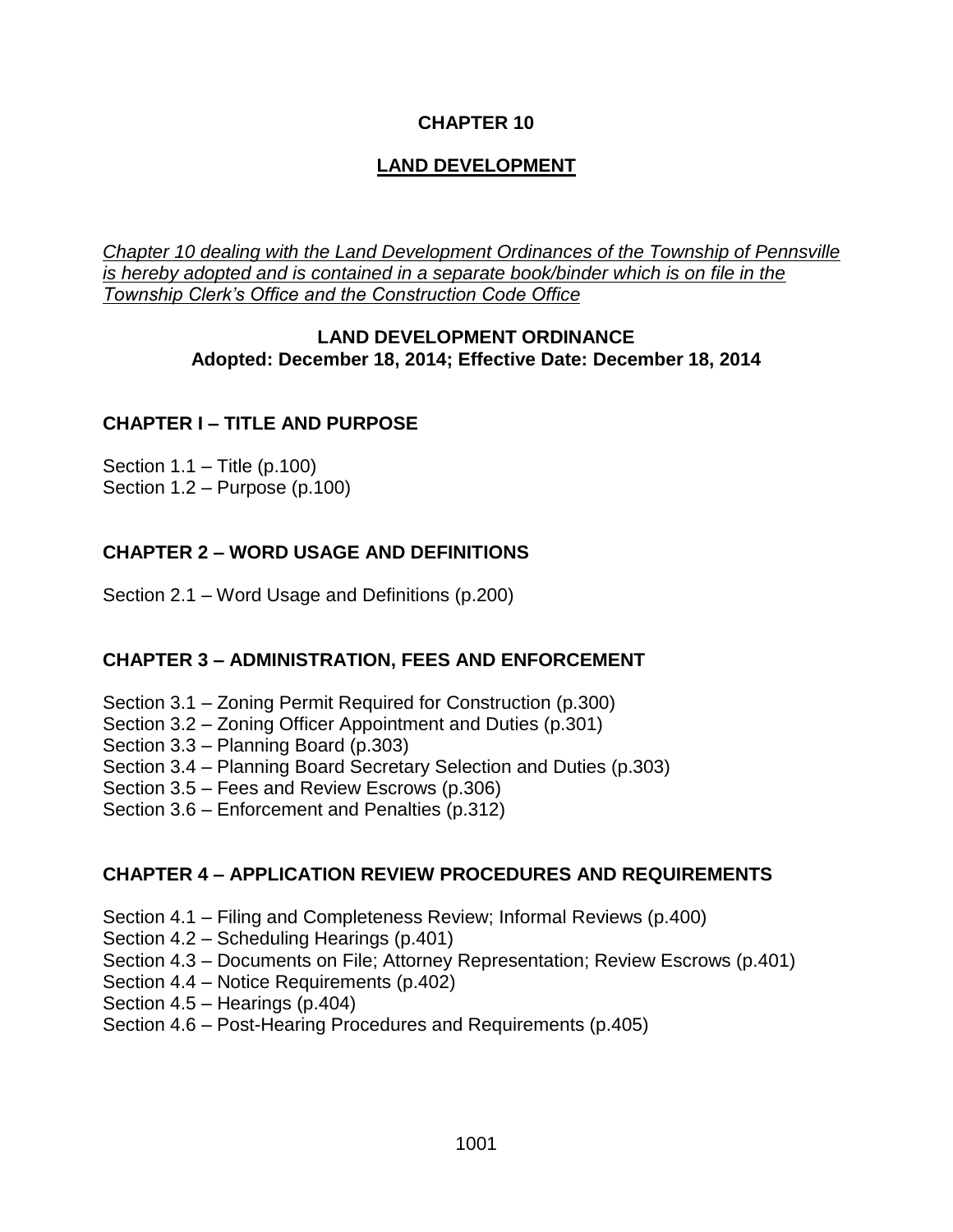## **CHAPTER 5 – ZONING**

Section 5.1 – Purpose (p.500)

- Section 5.2 Zoning Districts (p.500)
- Section 5.3 General Requirements (p.501)
- Section 5.4 Signs (p.502)
- Section 5.5 Fences and Walls (p.512)
- Section 5.6 Nonconforming Lots, Structures and Uses (p.513)
- Section 5.7 Prohibited Uses (p.516)
- Section 5.8 Residential Districts (p.516)
- Section 5.9 Commercial Districts (p.521)
- Section 5.10 Central Business Districts (p.524)
- Section 5.11 Mixed Use Districts (p.528)
- Section 5.12 Light Industrial Districts (p.534)
- Section 5.13 Heavy Industrial Districts (p.536)
- Section 5.14 Conservation Districts (p.537)
- Section 5.15 Personal Wireless Telecommunications Facilities (p.540)
- Section 5.16 Renewable Energy Facilities, Commercial Solar Energy Facilities & Wind Energy (p. 547)
- Section 5.17 Grading and Drainage (p.558)
- Section 5.18 Lots Must Abut Improved Streets (p.561)
- Section 5.19 Keeping Animals and Livestock within the confines of the Township of Pennsville (p562)
- Section 5.20 Appeals, Interpretations and Variances (p.565)

# **CHAPTER 6 – SITE PLAN REVIEW**

- Section 6.1 Purpose (p.600)
- Section 6.2 Applicability (p.602)
- Section 6.3 Exemptions (p.602)
- Section 6.4 Waiver (p.603)
- Section 6.5 Minor Site Plans (p.603)
- Section 6.6 Major Site Plans (p.605)
- Section 6.7 Waiver of Guarantee Requirements (p.609)

## **CHAPTER 7 – SUBDIVISION**

- Section 7.1 Purpose (p.700)
- Section 7.2 Applicability; Map Filing Law Requirements (p.702)
- Section 7.3 Exemptions (p.702)
- Section 7.4 Waivers (p.703)
- Section 7.5 Lot Requirements (p.703)
- Section 7.6 Minor Subdivisions (p.704)
- Section 7.7 Major Subdivisions (p.706)
- Section 7.8 Design Standards for Major Subdivisions; Street Layout (p.710)
- Section 7.9 Divisions of Farmland (p.710)